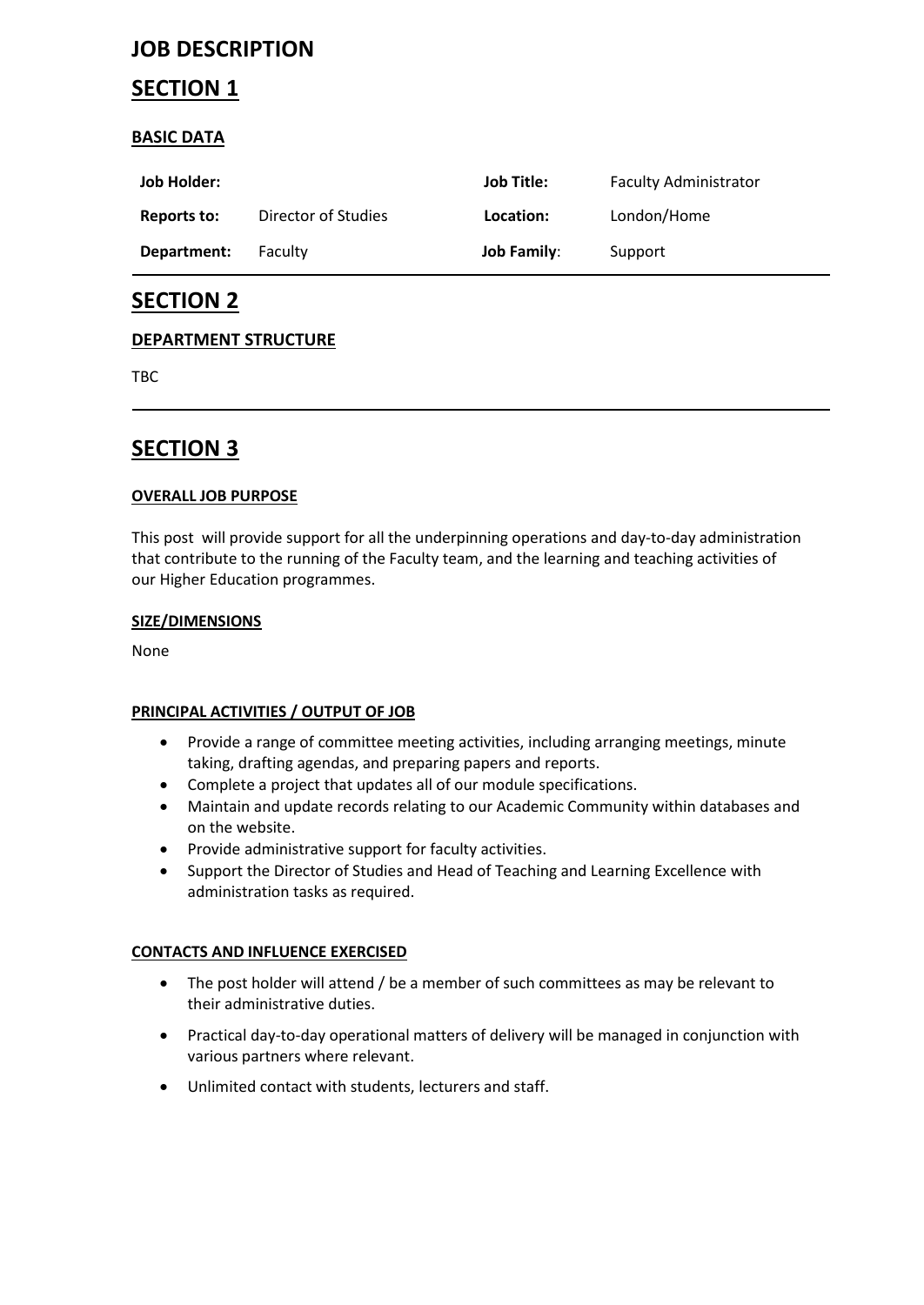#### **DECISIONS**

Indicate the level which best describes the job holder's involvement in the decision-making process:

| Follows written and verbal instructions and established guidelines                                    |  |
|-------------------------------------------------------------------------------------------------------|--|
| Interprets policies & procedures                                                                      |  |
| Participates in the establishment of guidelines & procedures                                          |  |
| Acts as final authority to implement policy, guidelines and<br>procedures that affect strategic goals |  |

Indicate the statement which best describes the impact of the job holder's decisions:

| Restricted to employee's own work                                  |  |
|--------------------------------------------------------------------|--|
| Has impact on department/directorate* objectives                   |  |
| Has impact on The London Institute of Banking & Finance objectives |  |

#### **DEFINITION /CLARITY**

This is a new role and as such the job description is subject to change.

#### **ANY ADDITIONAL FEATURES OF NOTE**

None.

| Date $\ldots \ldots \ldots \ldots \ldots$ |
|-------------------------------------------|
|                                           |

JOB HOLDER

Signed . . . . . . . . . . . . . . . . . . . . . . . Date . . . . . . . . . . . . . . . . . . .

LINE MANAGER